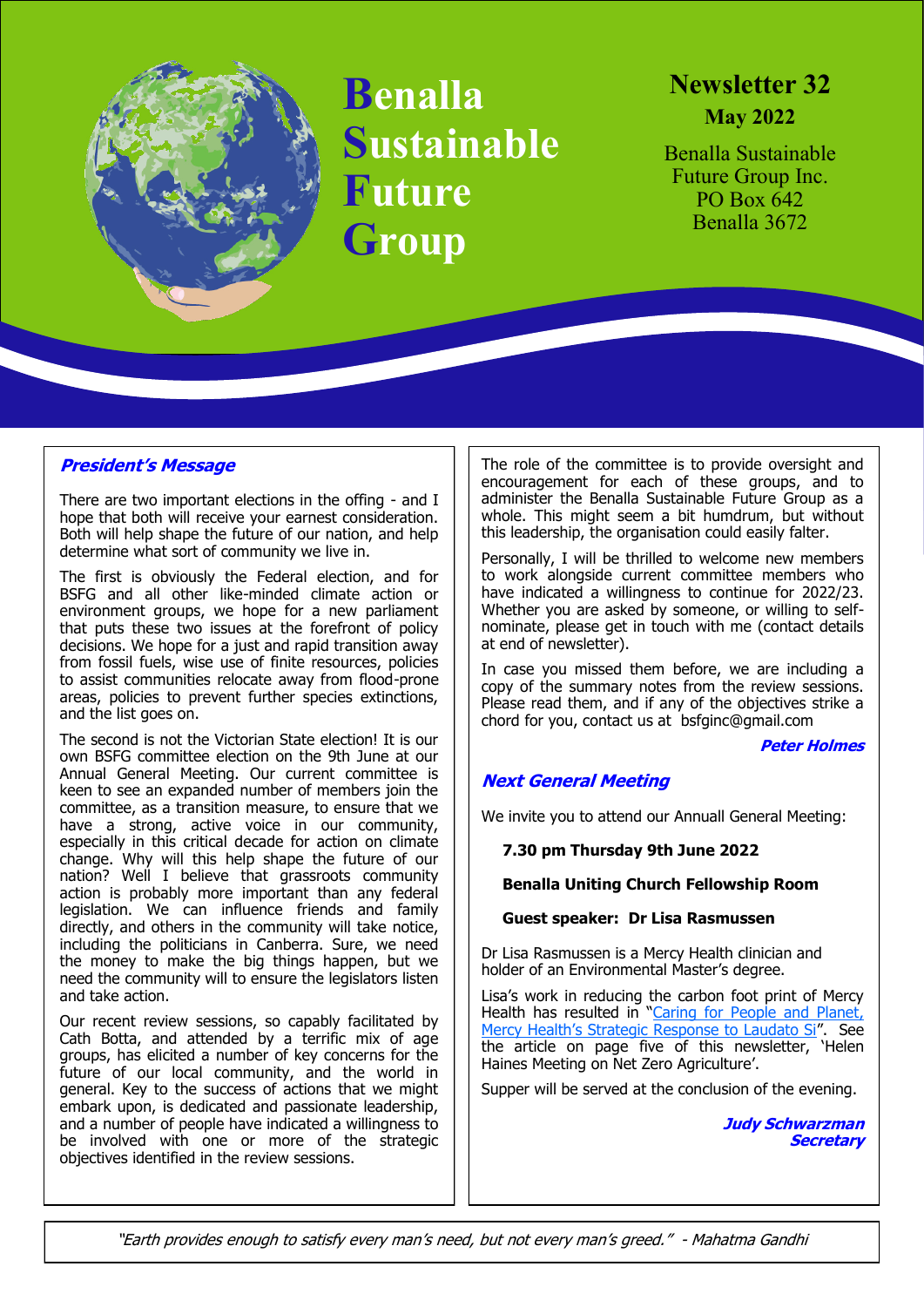# **Benalla Sustainable Future Group Strategic Planning Workshop - April 2022**

#### **Workshop objectives**

- To reflect on the progress and development of Benalla Sustainable Future Group; including key achievements, and key strengths
- To identify the critical issues, and key opportunities for BSFG that need to be considered in the strategic plan for the next 5 years
- To identify key strategic Objectives for the next  $3 5$  years and priority Actions for the next 12 18 months To clarify the purpose and vision for BSFG

## **Key Strengths and Achievements**

The workshop participants reflected on the progress and development of Benalla Sustainable Future Group and identified a number of key achievements and strengths including:

Our Volunteer base The sense of community within the group Our engagement with school kids on the climate emergency issue We have survived and are still operating The seeds that were planted are raising awareness Establishing networks The diversity of issues tackled, approaches taken, and membership Practical actions e.g. the bulk food cooperative Strong engagement with our community

## **Key Opportunities and Critical issues**

The Workshop Participants reviewed the current operating environment noting the current trends and shifts that are occurring and identified a number of Critical issues and key opportunities for the Group to consider when developing the new Strategic Plan. These included:

| <b>Key Opportunities</b>                                                                                                                                                                                                                                                                                                                                                                                                                                                                                              | <b>Critical issues</b>                                                                                                     |
|-----------------------------------------------------------------------------------------------------------------------------------------------------------------------------------------------------------------------------------------------------------------------------------------------------------------------------------------------------------------------------------------------------------------------------------------------------------------------------------------------------------------------|----------------------------------------------------------------------------------------------------------------------------|
| More media channels to get the message out<br>Increasing trees and greening streets for cooler<br>spaces<br>A shift to a younger demographic with greater<br>awareness of the issues<br>Solar gardens/micro grids/virtual power plants<br>Finding ways to give renters access to solar<br>energy<br>Build on the success of the bulk food<br>cooperative and food garden<br>Repair shop concept<br>Knowledge sharing with new people to the<br>community<br>Push for localization for food and energy<br>requirements | The need for accurate, relevant, science-based<br>٠<br>information<br>Increasing stress on peoples lives from the 'consume |
|                                                                                                                                                                                                                                                                                                                                                                                                                                                                                                                       | more' model of living<br>Harder to cover the basic needs for living (Maslow's<br>hierarchy of needs)                       |
|                                                                                                                                                                                                                                                                                                                                                                                                                                                                                                                       | Engagement with community leaders and building<br>relationships with Government (all levels)<br>Housing affordability      |
|                                                                                                                                                                                                                                                                                                                                                                                                                                                                                                                       | Destruction of the natural environment, increasing<br>issues with feral species and decreasing biodiversity                |
|                                                                                                                                                                                                                                                                                                                                                                                                                                                                                                                       | Cost of power, cost of living pressures<br>Disengagement with food/sport and the rise in<br>obesity health issues          |
|                                                                                                                                                                                                                                                                                                                                                                                                                                                                                                                       | Waste and the planned obsolescence                                                                                         |
| Focus on practical, small initiatives<br>Bike/pedestrian friendly urban centers<br>Focus on what we can achieve                                                                                                                                                                                                                                                                                                                                                                                                       | Community planning $-$ flood plans, disaster plans,<br>resilience planning<br>Communicate a message of hope                |
| Start where people are at                                                                                                                                                                                                                                                                                                                                                                                                                                                                                             | Engagement with broad community                                                                                            |

## **Our Vision**

The participants identified six key goals/objectives for the Benalla Sustainable Future Group. These form part of the vision for what the group wants to achieve in 10 years time:

- Widespread adoption of Sustainable farming systems
- Ecosystem Restoration
- Connected and Engaged Community
- 100% Renewable and community owned energy
- Ecological, sustainable planning and development and Retrofits
- Greening and Cooling for our urban spaces

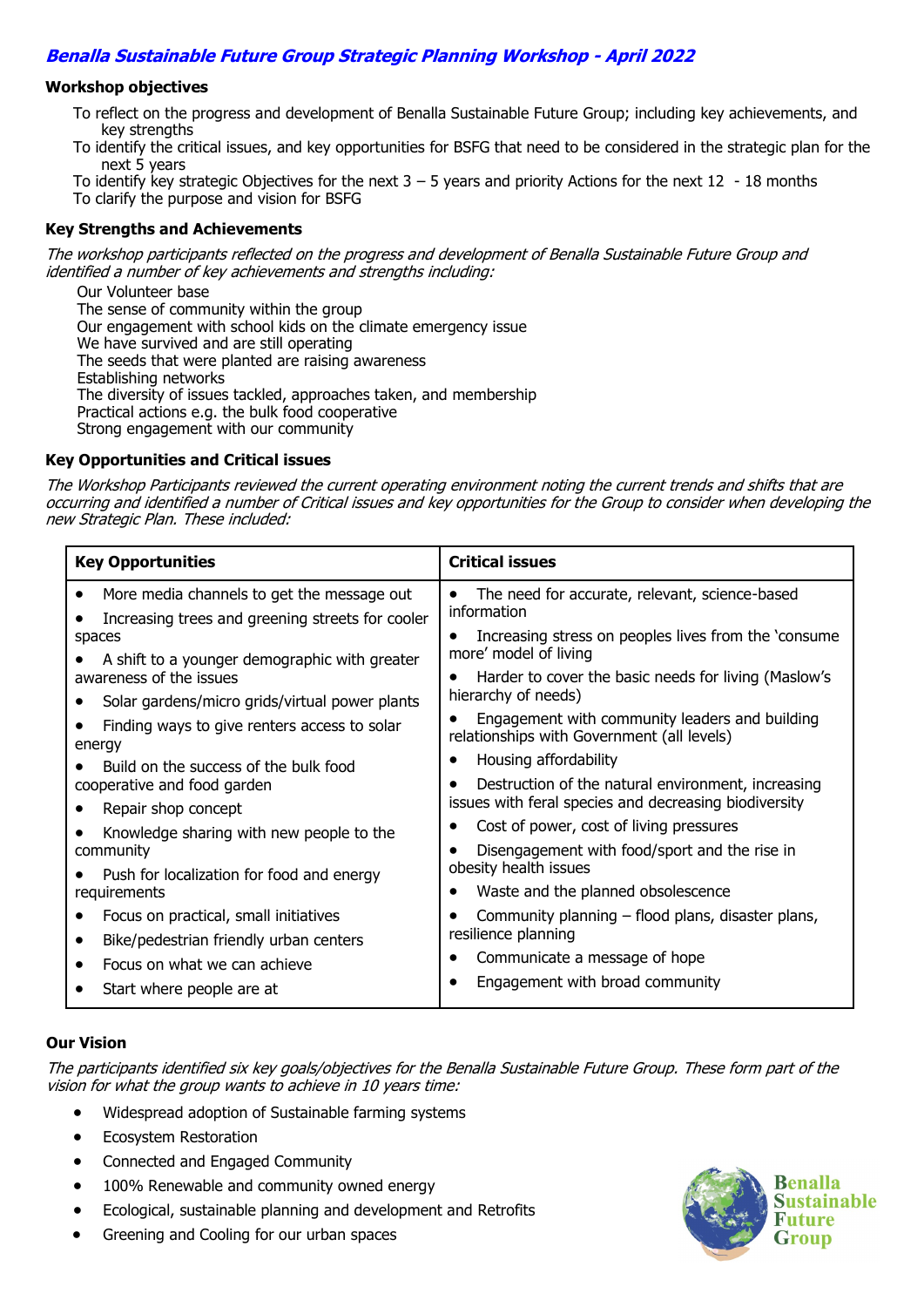#### Connecting with like-minded people, To use our collective skills, To act as good custodians for all generations, to ensure a future that is environmentally sustainable and liveable .

## **Strategic Objectives/Goals**

The group identified 5 of the goals for actions and initiatives for the next 12 - 18 months. Group members nominated themselves into self organizing working groups to progress the actions.

| <b>Strategic Objective</b>                                                  | Initiatives/Actions for the next $12-18$ months                                                                                                                                      |
|-----------------------------------------------------------------------------|--------------------------------------------------------------------------------------------------------------------------------------------------------------------------------------|
| <b>Widespread adoption of</b><br><b>Sustainable farming</b><br>systems      | Develop a series of forums and on-farm<br>demonstrations<br>Connect and work with other like-minded groups<br>on common goals                                                        |
| <b>Connected and Engaged</b><br><b>Community</b>                            | Establish a Community Hub Space<br>٠<br>Develop a program of Community Events and<br>Workshops                                                                                       |
| 100% Renewable and<br>community owned energy                                | Develop a micro-grid project<br>Engaging and working with BRC to progress<br>towards 100% renewable energy for Benalla                                                               |
| <b>Ecological, sustainable</b><br>planning and development<br>and Retrofits | Engage and work with council on Sustainable<br>planning and development options                                                                                                      |
| <b>Greening and cooling for</b><br>our urban spaces                         | Showcase and learn from the Grubissa Court<br>example<br>Develop a pilot park or street space<br>Develop relationship with council for urban cooling<br>considerations into planning |



**Attentive and engaged audience at the BSFG review facilitated by Cath Botta**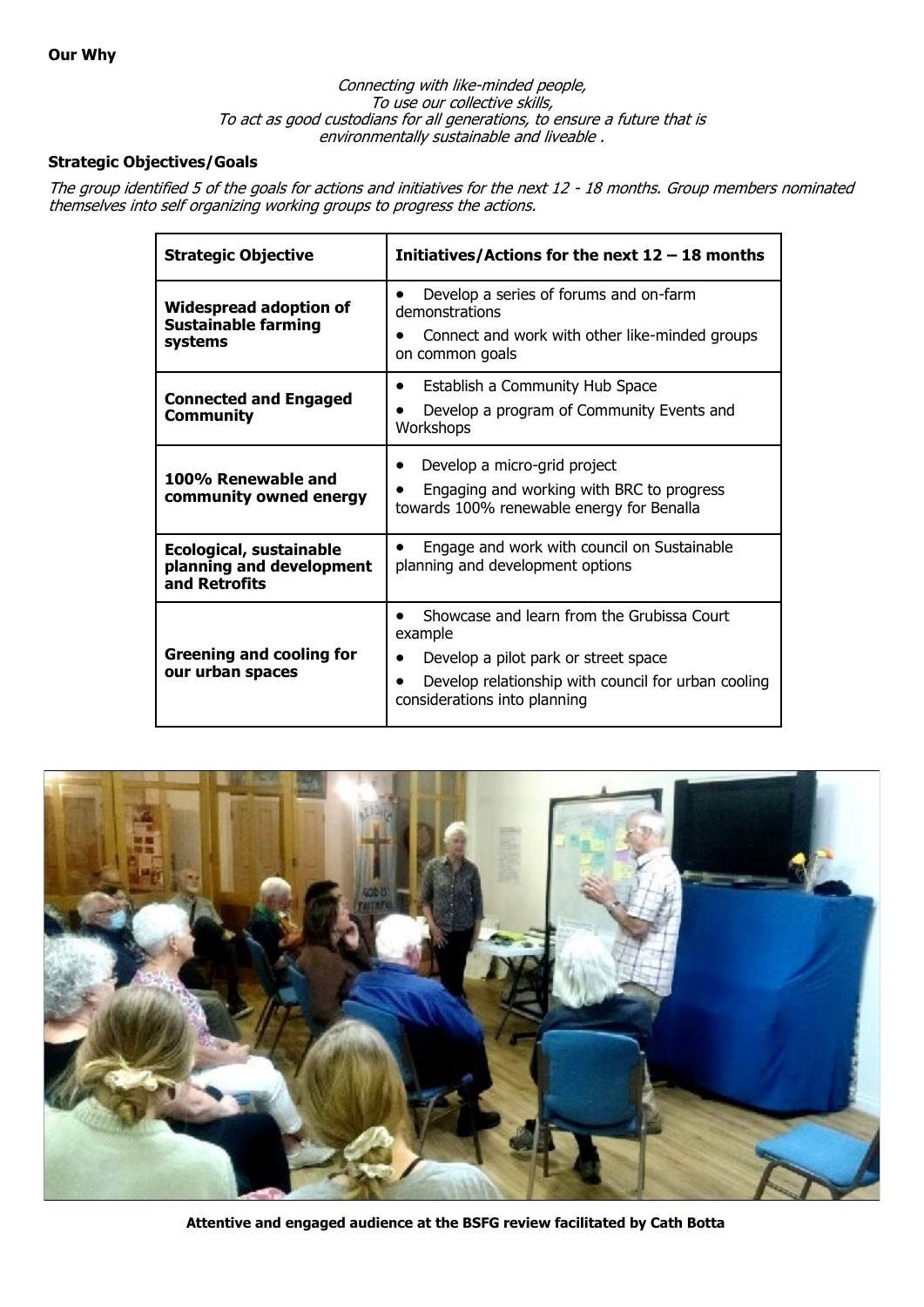## **Living within one's means**

That's what I was always taught as a young lad - save up, don't borrow.

But the day came when we wanted to buy a house. We were living in the UK then with a young child and as poor as church mice. We borrowed 100% of the cost with the firm I was working for acting as guarantor. It was at a time of rampant inflation.

Ahh, the good old days. Four years later we sold that house for twice the price and returned to Australia, using the proceeds to put down the deposit on a house in Belgrave South.

The cost of a house back then (about 1980) was about two or three times an average salary. A home loan could be paid off by just one person working.

Today entering into home ownership is a daunting task for any young couple and it needs two people working. It's not the interest that's the killer; it's the capital. You really don't want anything to go wrong along the way like a divorce or being out of work.

How did it come to this? I'm no expert but I'd put it down to three main factors. Rapid population growth and not keeping up with supply i.e. high demand would be number one. Next comes treating houses as an investment rather than shelter. Those investment properties may or may not be lived in full time; some are holiday houses. Third is foreign investment. It's estimated to be just 6% of sales now, compared to 15% seven years ago, but those extra buyers can tip the scales.

This issue is high on the list of questions being asked of our politicians as we head toward elections. The two main parties essentially have no answer. The LNP, being the best people to manage the economy (in their opinion) seek to return to business as usual. The Labor party won't even mention dampening investment (negative gearing, capital gains) as that did them no good last time around.

We also have a rental crisis. We have sky-high rents and very few properties available, whatever the price. Why so few places now when immigration has been zero for two years? The government provided plenty of grants for the industry to keep building. My guess is

that many investment properties are now vacant or listed on Airbnb. There is something rather immoral about that when people are left sleeping in their cars.

Let's talk about 'sustainability'. It's the business-asusual mindset and the growth mentality that has created the mess we are now in. We've got an economic system that is weighted towards high population growth and building houses and infrastructure to match. It is so established that we cannot seem to get off the merry-go-round. The LNP boasts of providing 1.3 million new jobs in the next five years. Where are the workers coming from to take up those jobs? They aren't from our present population. Where are they going to live?

Labor proposes more childcare assistance allowing parents in a family to work more hours. Is that going to give them more disposable income? Or is it just confirming the fact that young couples today who wish to have a family and a house will need to both have full time jobs for 30 years to pay off a mortgage?

Coping with increased numbers means higher consumption. It also means more spreading suburbs, more water useage and more pressure on the environment. It really is time to say, "Enough is enough!"

Let's also talk about 'resilience'. During the Covid pandemic we got a taste of what resilience, or the lack thereof, means. Many people have high debt levels, especially young people and those who have recently extended themselves to get into the housing market. Currently we are seeing their fears played out as we enter a time of higher inflation.

We also lack resilience as we rely so much on modern infrastructure and imported goods including fuel. We also rely for much of our national income on exports of iron ore, coal and gas.

One reason for this decline in self-sufficiency is that we invest far too much in housing!

We really are coming up against 'Limits to Growth', not by hitting a brick wall but by encountering more and more setbacks. The course we've been on cannot continue unabated. It's time to live within our means.

**Ian Herbert**



#### **Value to Income Ratio - National Aggregates CoreLogic says it takes 8.5 times the average income to service a home loan worth \$750,000**

"The expectation is that property prices will fall off the back of higher interest rates, but this shifts the dynamic from trying to come up with a deposit to an increase in the cost of servicing a home loan," says Eliza Owen from CoreLogic.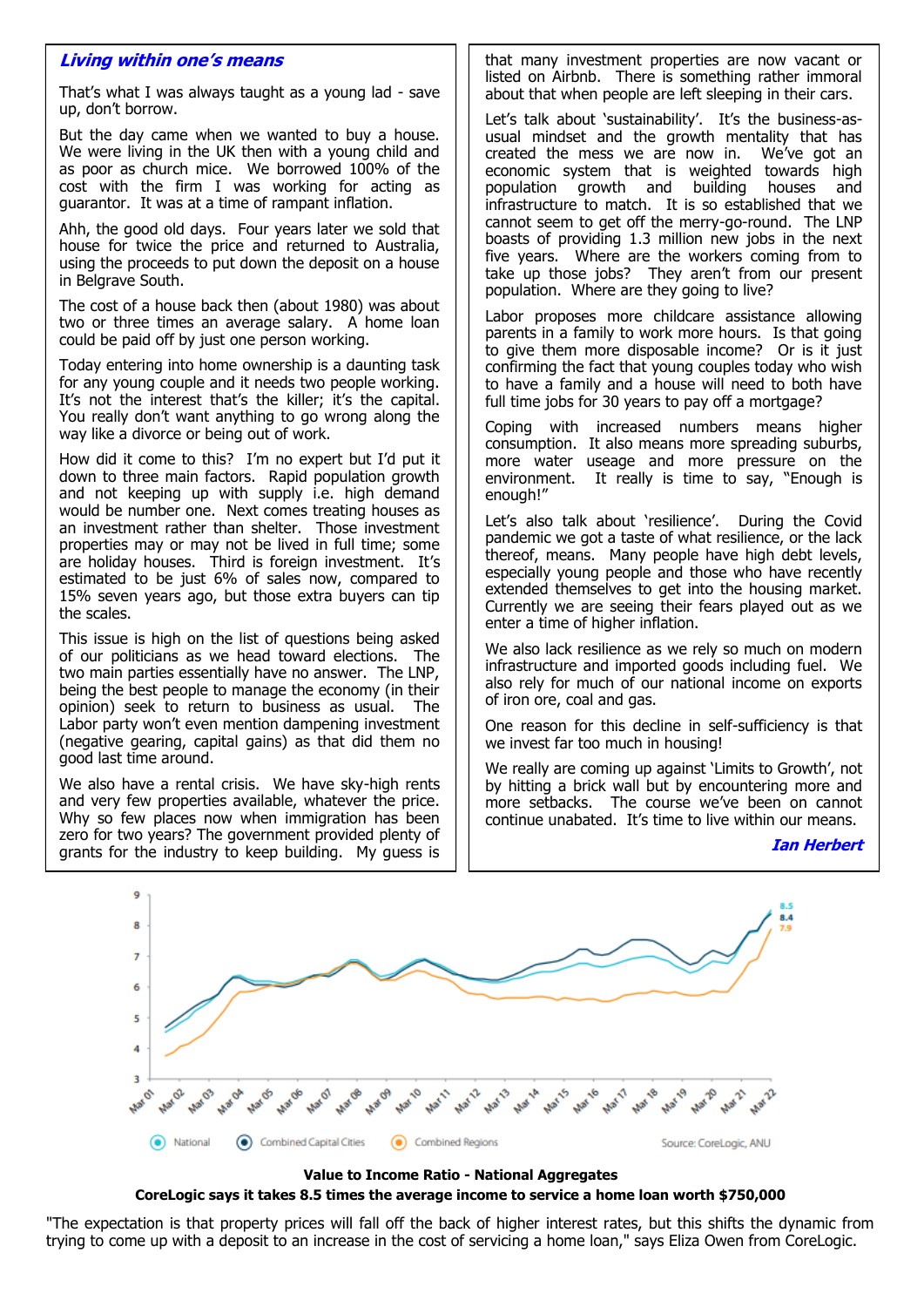## **Lifestyle Emissions**

In his book Living the 1.5 Degree Lifestyle, Why [Individual Climate Action Matters More than Ever](https://newsociety.com/books/l/living-the-1-5-degree-lifestyle?_ga=2.134434997.595386377.1652418805-1565029659.1652418804&sitedomain=row) Lloyd Alter develops the 1.5 Degree Lifestyle in the second chapter of his book Equity, Fairness, and the 2.5 tonne budget.

A [2009 report](https://pubs.acs.org/doi/10.1021/es072023k) concluded that globally 72% of GHG emissions are related to household consumption, 10% to government consumption, and 18% to investments. There are agreed carbon budgets for 2030 and 2050 as per the Paris Agreement. Individuals do not have an agreed budget and their emissions vary widely. The average Australian per capita consumption emissions are about 17T, an average Indian about 1.7T and the richest 1% as high as 75 tonnes of lifestyle emissions, directly attributable to individuals and how we live and what we do.

The 2030 Paris carbon budget to stay under 1.5 degrees is 25 gigatonnes. For the global population this is about 3-4 tonnes per year. 72% of this gives a 2030 target lifestyle footprint of 2.5 tonnes of CO2e per person per year.

The term 1.5-degree lifestyle came from Rosalind Readhead who alerted Alter to a study from IGES, [1.5](https://www.iges.or.jp/en/pub/15-degrees-lifestyles-2019/en)- Degree Lifestyles: Targets and Options for Reducing [Lifestyle Footprints.](https://www.iges.or.jp/en/pub/15-degrees-lifestyles-2019/en) This study provided the basis for his project to live a 2.5 tonne CO2e budget for a year.

In her Journal [Rosalind Readhead](https://rosalindreadhead.wordpress.com/) describes her attempt to live a One Tonne of Carbon per Year lifestyle. "3-2-1 tonnes per person by 2030-2040-2050. Globally, citizens and society need to aim for perperson consumption-based greenhouse gas emissions targets of 2.5 (tCO2e) in 2030, 1.4 by 2040, and 0.7 by 2050 in order to keep global temperature rise to within 1.5 degrees".

Admitting that many people in wealthy countries will not like the idea of cutting back so much Lloyd feels the target is a good place to start. Over half of the people on the planet are energy poor and have contributed little to climate change.

The book is a 'look at where our carbon emissions come from and how we got into this mess in the first place.' Lloyd Alter is a long-time contributor to Lloyd Alter is a long-time contributor to Treehugger, Sustainability for All,

[https://www.treehugger.com/.](https://www.treehugger.com/)

#### **Peter Maddock**

#### **Editor's Note:**

'Admitting that many people in wealthy countries will not like the idea of cutting back so much …'

Australia is one of those wealthy countries!

So how many of us are prepared to cut back on our emissions? Australians as a whole that is. The ABC's Vote Compass gives us an indication but is not an accurate poll.

It shows that almost 60 percent of voters want 'much more' cuts to emissions, and another 20 per cent said Australia could be doing 'somewhat more'. Overall 79 percent support further action.

But the test is, are people prepared to 'put their money where their mouth is'?

Vote Compass asked the question, 'How much are you prepared to spend per year to prevent Climate Change?' The response to the question was quite split along party lines. You can see the bar chart [here.](https://www.abc.net.au/news/2022-05-05/australians-support-action-reduce-carbon-emissions-vote-compass/101039162)

26 percent of LNP voters were not prepared to spend anything! Most people though were prepared to spend between \$100 and \$1000 per year. 25 percent of Greens voters and 17 percent of Labor voters were prepared to spend over \$2000 but only 5% of LNP voters were prepared to pay that much.

These figures are on the optimistic side. There is a large percentage of the population who never watch or read the ABC let alone would fill in such a survey.

As individuals we try to do our part but at the same time others are out there recklessly consuming or, even worse, promoting fossil fuel use.

It is only government action and legislation that will reduce our footprint quickly enough as a nation. The rapid transition to 100 percent renewable electricity and electric vehicles are the most urgent. It requires both the carrot and the stick to make this happen.

**Ian Herbert**

## **Helen Haines Meeting on Net Zero Agriculture**

On Friday 25th February I attended a Helen Haines Meeting on Net Zero Farming at the Benalla Gardens Rotunda. I was interested when during the meeting Dr Lisa Rasmussen reminded the audience that yes, we need to look at direct emissions, but we also need to consider Scope 3 emissions which are emissions embodied in the goods and services we purchase.

Later Rhona, one of our members arranged for us to meet Lisa. Lisa described the work she has been doing at Mercy Health where she is lead of the [Laudato Si](https://institute.mercy.org.au/laudato-si-at-mercy-health/)' [team at Mercy Health](https://institute.mercy.org.au/laudato-si-at-mercy-health/) which aims to guide Mercy Health's focus in sustainability, addressing the six pillars of **[Laudato Si](https://www.vatican.va/content/francesco/en/encyclicals/documents/papa-francesco_20150524_enciclica-laudato-si.html)'**: pollution and waste, climate change, water, loss of biodiversity, loss of social cohesion in society and global inequality. A major outcome of this work is [Caring for people and planet,](https://www.mercyhealth.com.au/wp-content/uploads/sites/61/2021/12/Mercy-Health-Care-for-People-and-Planet-online-1.pdf)  Mercy Health'[s strategic response to Laudato Si](https://www.mercyhealth.com.au/wp-content/uploads/sites/61/2021/12/Mercy-Health-Care-for-People-and-Planet-online-1.pdf)' 2020– [25.](https://www.mercyhealth.com.au/wp-content/uploads/sites/61/2021/12/Mercy-Health-Care-for-People-and-Planet-online-1.pdf) At [Choosing Wisely Webinars](https://www.choosingwisely.org.au/choosing-wisely-webinars) there is a November 2021 webinar from Lisa about her work at Mercy Health in reducing the carbon footprint of its health and care services.

Interestingly another person at the Helen Haines meeting said that while farmers do need to look at their emissions, other Australians also need to be looking at and reducing their own emissions.

Prior to my meeting with Rhona and Lisa I had just noticed the book [Living the 1.5 Degree Lifestyle, Why](https://newsociety.com/books/l/living-the-1-5-degree-lifestyle?_ga=2.134434997.595386377.1652418805-1565029659.1652418804&sitedomain=row)  [Individual Climate Action Matters More than Ever by](https://newsociety.com/books/l/living-the-1-5-degree-lifestyle?_ga=2.134434997.595386377.1652418805-1565029659.1652418804&sitedomain=row)  [Lloyd Alter.](https://newsociety.com/books/l/living-the-1-5-degree-lifestyle?_ga=2.134434997.595386377.1652418805-1565029659.1652418804&sitedomain=row) Lloyd tries to live a 2.5t carbon lifestyle for a year. Lifestyle emissions include direct emissions (Scope 1 & 2) and indirect Scope 3 emissions which are embodied in the products and services we purchase. See my article Lifestyle Emissions in this newsletter.

We are fortunate that Lisa Rasmussen has been able to accept our invitation to be our guest speaker at the BSFG AGM on Thursday 9th June.

**Peter Maddock**